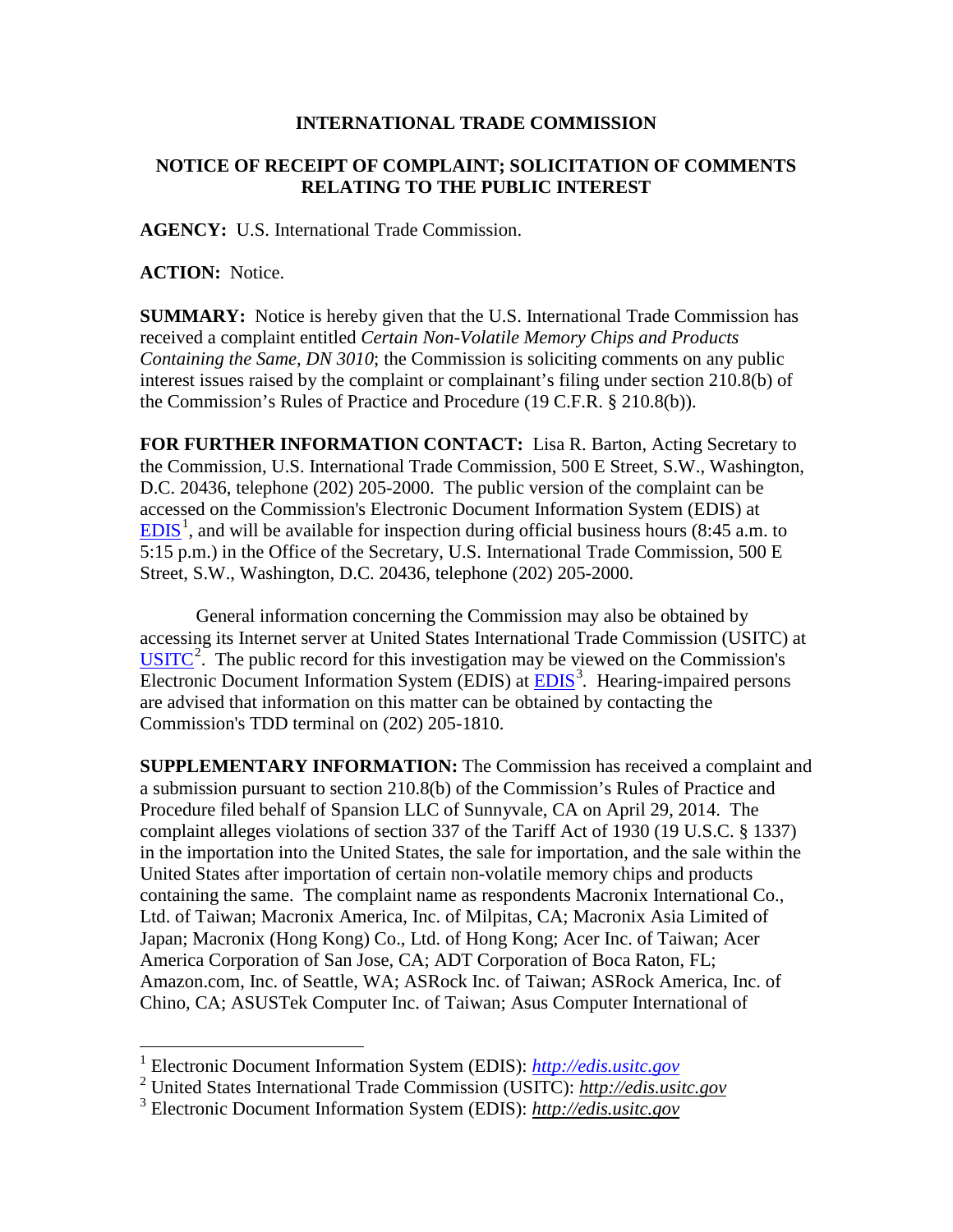Fremont, CA; Belkin International, Inc. of Playa Vista, CA; D-Link Corporation of Taiwan; D-Link Systems, Inc. of Fountain Valley, CA; Leap Motion, Inc. of San Francisco, CA; Lowe's Companies, Inc. of Mooresville, NC; Lowe's Home Centers, Inc. of Wilkesboro, NC; Microsoft Corp. of Redmond, WA; Nintendo Co., Ltd. of Japan; Nintendo of America, Inc. of Redmond, WA; Sercomm Corporation of Taiwan; Vonage Holdings Corp of Holmdel, NJ; Vonage America Inc. of Holmdel, NJ and Vonage Marketing LLC of Holmdel NJ. The complainant requests that the Commission issue a general exclusion order or in the alternative a limited exclusion order, cease and desist orders, and a bond upon respondents' alleged infringing articles during the 60-day Presidential review period pursuant to 19 U.S.C. § 1337(j).

Proposed respondents, other interested parties, and members of the public are invited to file comments, not to exceed five (5) pages in length, inclusive of attachments, on any public interest issues raised by the complaint or section 210.8(b) filing. Comments should address whether issuance of the relief specifically requested by the complainant in this investigation would affect the public health and welfare in the United States, competitive conditions in the United States economy, the production of like or directly competitive articles in the United States, or United States consumers.

In particular, the Commission is interested in comments that:

- (i) explain how the articles potentially subject to the requested remedial orders are used in the United States;
- (ii) identify any public health, safety, or welfare concerns in the United States relating to the requested remedial orders;
- (iii) identify like or directly competitive articles that complainant, its licensees, or third parties make in the United States which could replace the subject articles if they were to be excluded;
- (iv) indicate whether complainant, complainant's licensees, and/or third party suppliers have the capacity to replace the volume of articles potentially subject to the requested exclusion order and/or a cease and desist order within a commercially reasonable time; and
- (v) explain how the requested remedial orders would impact United States consumers.

Written submissions must be filed no later than by close of business, eight calendar days after the date of publication of this notice in the *Federal Register*. There will be further opportunities for comment on the public interest after the issuance of any final initial determination in this investigation.

Persons filing written submissions must file the original document electronically on or before the deadlines stated above and submit 8 true paper copies to the Office of the Secretary by noon the next day pursuant to section 210.4(f) of the Commission's Rules of